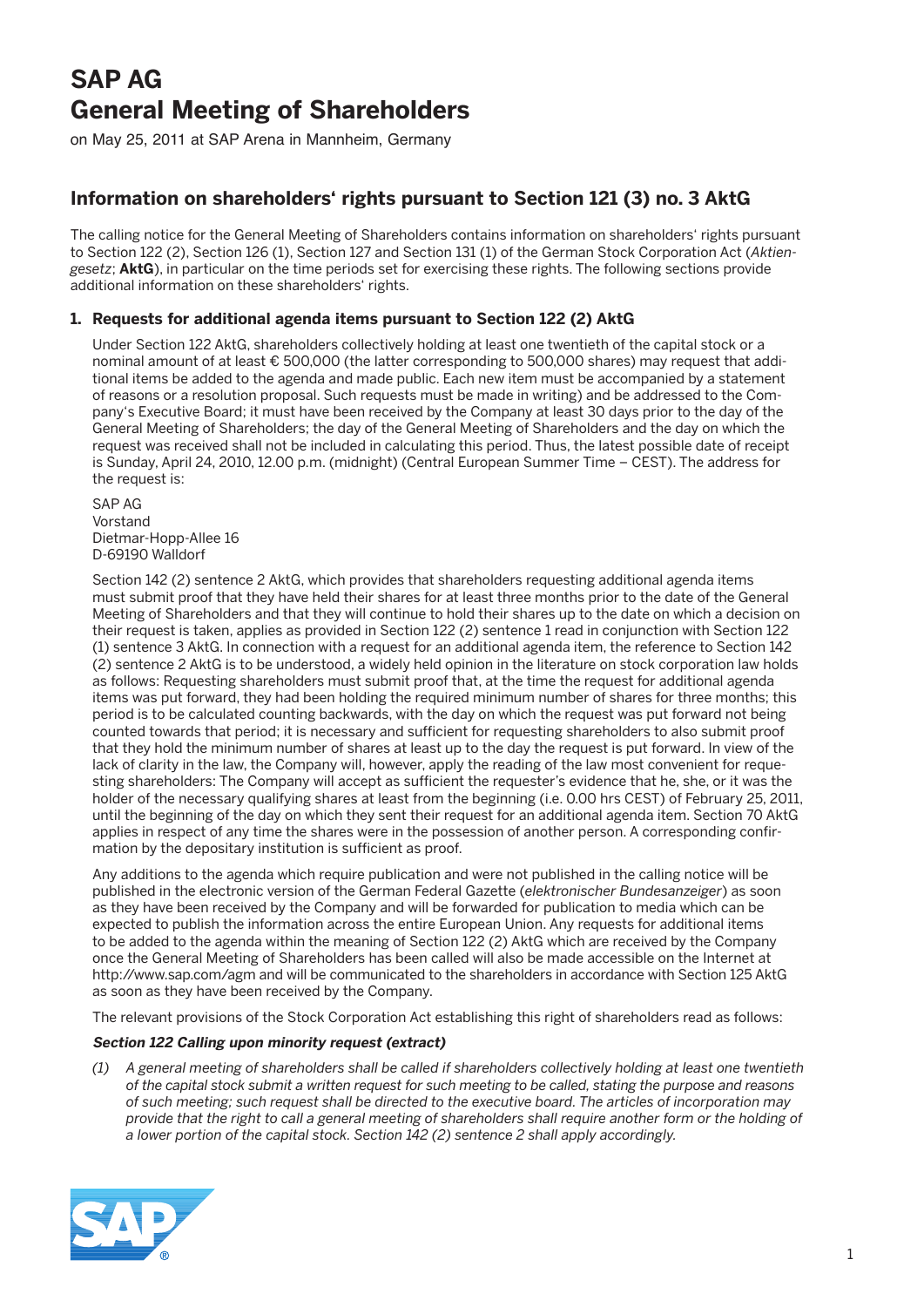*(2) In the same manner, shareholders collectively holding at least one twentieth of the capital stock or a nominal amount of at least € 500,000 may request that additional items be added to the agenda and made public. Each new item must be accompanied by a statement of reasons or a resolution proposal. The request within the meaning of sentence 1 must be received by the company at least 24 days, or in the case of listed companies at least 30 days, prior to the date of the meeting; the day of receipt shall not be included in calculating this period.*

#### **Section 142 Appointment of special auditors (extract; the relevant sentence is sentence 2 of paragraph (2), which is quoted in its context below)**

 *(2) If the general meeting of shareholders rejects a motion to appoint special auditors to audit any matter relating to the formation of the company or to the management of the company's business occurring within, but not before, the past five years, the court must, upon application by shareholders collectively holding at least one-hundredth of the capital stock or a nominal amount of at least € 100,000, appoint special auditors if there are facts which give reason to suspect that any person has acted in bad faith or in serious breach of the law or the articles of incorporation in connection with such matter; and the same applies to matters that occurred within, but not before, the past 10 years if at the time of occurrence the company was listed on a stock exchange. The applicants must submit proof that they have held such shares for at least three months prior to the date of the general meeting of shareholders and that they will hold these shares up to the date on which a decision on the application is taken. With respect to any agreement to avoid such special audit, Section 149 shall apply accordingly.*

#### **Section 70 Computation of the Period of Share Ownership**

 *If the exercise of rights arising from a share requires that the shareholder has been the holder of such share for a certain period of time, the right to demand transfer of title from a credit institution, a financial services institute, or an enterprise operating under Section 53 (1) sentence 1 or Section 53b (1) sentence 1 or (7) of the Banking Act is deemed equivalent to ownership. The period during which the share was owned by a predecessor is attributed to the shareholder, provided that it has acquired the share without consideration from its fiduciary, as a successor in legal interest by operation of law, in connection with the liquidation of a community of interest, or as a result of a transfer of assets pursuant to Section 14 of the Insurance Supervision Act or Section 14 of the Building Loan Associations Act.*

# **2. Counter-motions and nominations pursuant to Section 126 (1) and Section 127 AktG**

 At the General Meeting of Shareholders, shareholders (entitled to attend) may put forward motions and, where appropriate, nominations relating to particular agenda items and the rules of procedure without any notice, publication or other special action being required prior to the General Meeting of Shareholders. Counter-motions and nominations by shareholders may only be put to the vote if they are put forward during the General Meeting of Shareholders; this also applies if the relevant counter-motion or nomination has been published in accordance with Section 126 or Section 127 AktG, respectively.

 Counter-motions within the meaning of Section 126 AktG regarding the proposals of the Executive Board and the Supervisory Board on any specific item on the agenda as well as nominations within the meaning of Section 127 AktG will be made accessible via the Internet at http://www.sap.com/agm, including the name of the shareholder concerned, the statement of reasons, which, however, is not required for nominations, and a statement, if any, by the management, if received by the end (midnight) (CEST) of May 10, 2011, at

 SAP AG Investor Relations Dietmar-Hopp-Allee 16 69190 Walldorf Fax: +49 (0) 62 27/74 08 05 E-mail: investor@sap.com

 and if the remaining requirements with regard to the Company's duty to provide access pursuant to Section 126 and Section 127 AktG are complied with. This duty creates a corresponding right of the shareholders to have their counter-motions and nominations made accessible. In addition to submission in good time at the above address, which is stated in the calling notice for this purpose, it is a requirement for the duty to provide access which applies to counter-motions within the meaning of Section 126 AktG, but not to nominations

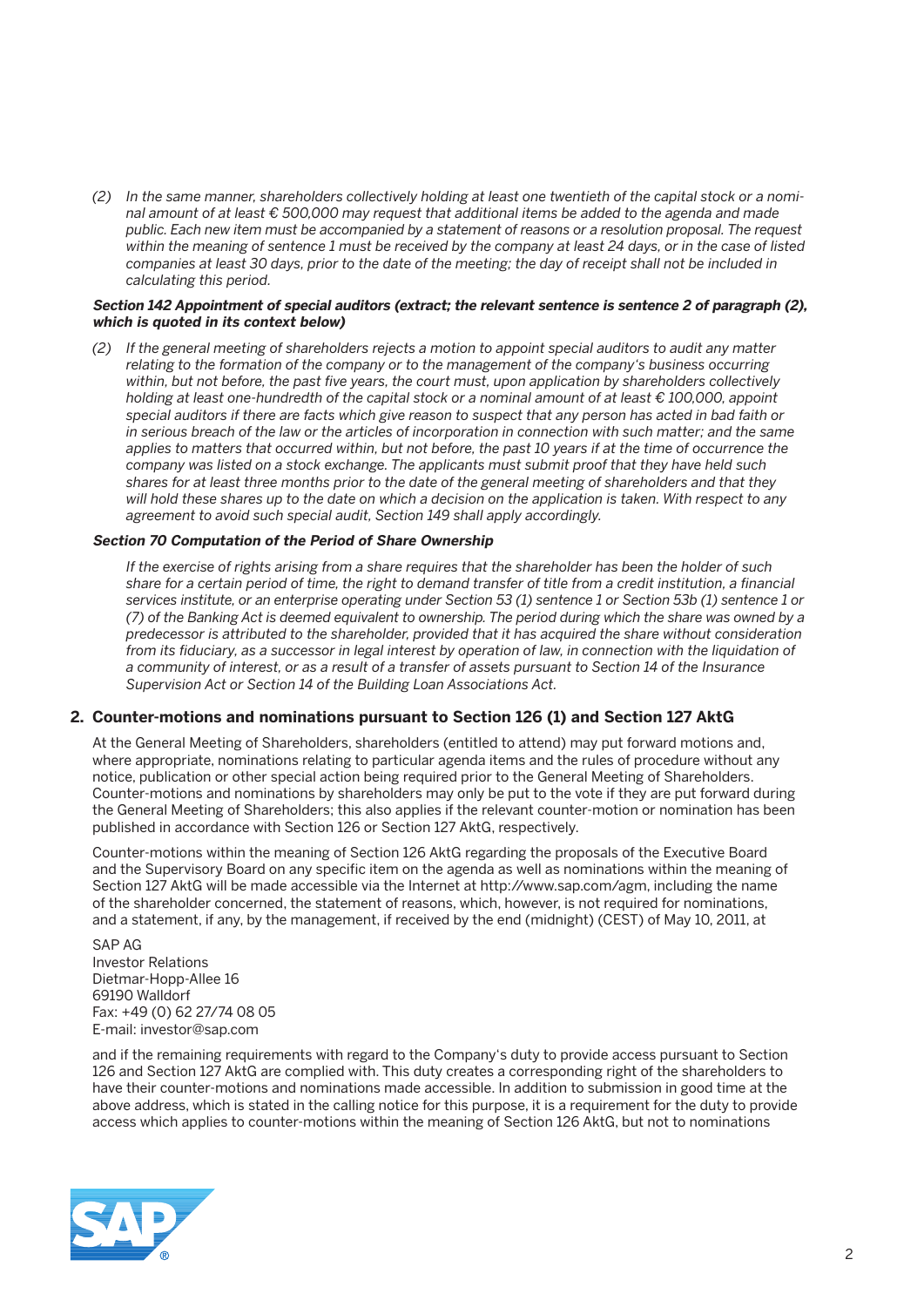within the meaning of Section 127 AktG, that not only the actual counter-motion but also the related statement of reasons is received at the above address. Even where the requirements set out above are met, there is not duty to make counter-motions and nominations accessible if the criteria defined in Section 126 (2) AktG are fulfilled, and in the case of nominations additionally if Section 127 sentence 2 AktG applies.

 The provisions of the Stock Corporation Act which form the basis of this right of shareholders, which also stipulate the conditions under which counter-motions and nominations need not be made accessible, are as follows:

#### **Section 126 Motions by shareholders**

- *(1) Motions put forward by shareholders, including the name of the shareholder concerned, the statement of reasons and a statement, if any, by the management, shall be made accessible to the entitled persons named in Section 125 (1) to (3) subject to the conditions stipulated therein if, at least 14 days prior to date of the general meeting of shareholders, the shareholder submits a counter-motion, together with a statement of reasons, regarding a proposal by the executive board and supervisory board on any specific item on the agenda to the company at the address stated for this purpose in the calling notice. The day of receipt shall not be included in calculating this period. In the case of listed companies, access shall be provided via the company's website. Section 125 (3) shall apply accordingly.*
- *(2) A counter-motion and the related statement of reasons are not required to be made accessible*
	- *1. if the executive board would render itself liable to prosecution by providing such access,*
	- *2. if the counter-motion would result in a resolution by the general meeting of shareholders which is unlawful or in breach of the articles of incorporation,*
	- *3. if the statement of reasons is manifestly incorrect or misleading in material aspects or if it is offensive,*
	- *4. if a counter-motion by the shareholder based on the same subject matter has already been made accessible pursuant to Section 125 in connection with a general meeting of shareholders of the company,*
	- *5. if the same counter-motion of the shareholder with essentially the same stated reasons was made accessible pursuant to Section 125 in the last five years in the context of at least two general meetings of shareholders of the company and less than one-twentieth of the capital stock represented voted for it at the general meeting of shareholders,*
	- *6. if the shareholder indicates that he will neither attend the general meeting of shareholders nor arrange for a representative to attend on his behalf, or*
	- *7. if the shareholder failed to file or cause to be filed on his behalf a counter-motion communicated by him in the past two years at two general meetings of shareholders.*

 *The statement of reasons is not required to be made accessible if it is longer than 5,000 characters in total.* 

 *(3) If several shareholders file a counter-motion regarding the same subject matter proposed for resolution, the executive board my combine the counter-motions and their statements of reasons.*

#### **Section 127 Nominations by shareholders**

 *Section 126 shall apply* mutatis mutandis *to nominations put forward by shareholders for the election of supervisory board members or auditors. No reasons need to be stated for nominations. The executive board is not obligated to make the nomination accessible if the nomination does not contain the information pursuant to Section 124 (3) sentence [4] and Section 125 (1) sentence 5.*

#### **Section 124 Publication of supplementary requests; resolution proposals (extract: sentence 4)**

 *(3) (...) The proposal for the election of supervisory board members or auditors shall state the name, occupation held and place of residence. (...)*

#### **Section 125 Notices to shareholders and supervisory board members (extract: sentence 5)**

 *(1) (…) In the case of listed companies, any nomination of supervisory board members shall include information on their membership of any other supervisory boards that are required to be set up by law; information on their membership of comparable supervisory bodies of commercial companies in Germany and abroad shall be included.*

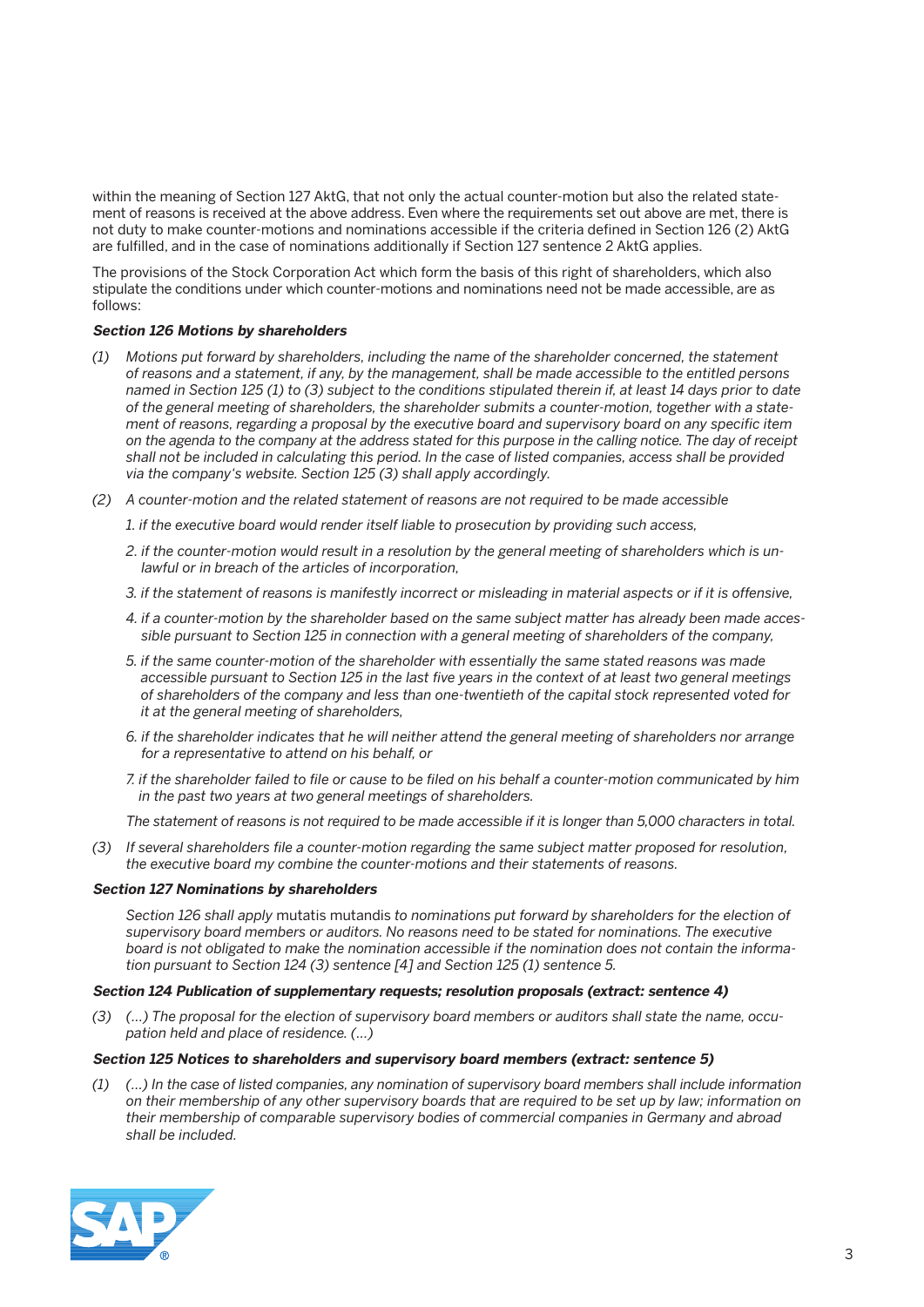# **3. Shareholders' right to information pursuant to Section 131 (1) and Section 293g (3) AktG**

 Under Section 131 (1) AktG, any shareholder who makes a corresponding request at the General Meeting of Shareholders must be given information by the Executive Board relating to the Company's affairs, including its legal and business relations to affiliates, the position of the group and the companies consolidated in the group financial statements, provided such information is necessary in order to make an informed judgment in respect of an agenda item and the Executive Board does not have the right to refuse to disclose such information. The rights to refuse to disclose information are listed in Section 131 (3) AktG.

 In addition, as provided in Section 293g (3) AktG any shareholder is also entitled on request made at the General Meeting of Shareholders in respect of item 8 on the agenda to information about all matters that were material to the subsidiary company named in that agenda item in connection with the conclusion of the control and profit transfer agreement. Requests should be made by way of speaking contribution.

 The provisions of the Stock Corporation Act establishing this right of shareholders, which also stipulate the conditions under which information is not required to be disclosed, read as follows (extracts):

#### **Section 131 Shareholder's right to information**

- *(1) Any shareholder who makes a corresponding request at the general meeting of shareholders shall be given information by the executive board relating to the company's affairs, provided such information is necessary in order to make an informed judgment in respect of an agenda item. The duty to provide information shall also extend to the company's legal and business relations to affiliates. If a company makes use of the simplified procedure pursuant to Section 266 (1) sentence 3, Section 276 or Section 288 of the German Commercial Code (Handelsgesetzbuch), each shareholder may request that the annual financial statements be presented to him at the general meeting of shareholders dealing with such annual financial statements in the form which would have been used if such provisions were not applied. The duty of the executive board of a parent company (Section 290 (1), (2) of the Commercial Code) to provide information at the general meeting of shareholders at which the group financial statements and the group management report are presented shall also extend to the position of the group and the companies consolidated in the group financial statements.*
- *(2) The information provided shall comply with the principles of conscientious and true accounting. The articles of incorporation or the rules of procedure pursuant to Section 129 may authorize the chairperson of the meeting to restrict the rights of the shareholders to ask questions and to speak to an adequate period of time and may stipulate more detailed provisions.*
- *(3) The executive board may refuse to provide information* 
	- *1. to the extent that providing such information is, according to sound business judgment, likely to cause not inconsiderable damage to the company or an affiliate;*
	- *2. to the extent that such information relates to tax valuations or the amount of certain taxes;*
	- *3. with regard to the difference between the value at which items are shown in the annual balance sheet and a higher value of such items, unless the general meeting of shareholders approves the annual financial statements;*
	- *4. with regard to the accounting and valuation methods if disclosure of such methods in the notes suffices to give a true and fair view of the net assets, financial position and earnings of the company within the meaning of Section 264 (2) of the Commercial Code; this shall not apply if the general meeting of shareholders approves the annual financial statements;*
	- *5. to the extent that the executive board would render itself liable to prosecution by providing such information;*
	- *6. to the extent that, in the case of a bank or financial services provider, there is no requirement for information to be provided on the accounting and valuation methods used and any set-offs made in the annual financial statements, management report, group financial statements or group management report;*